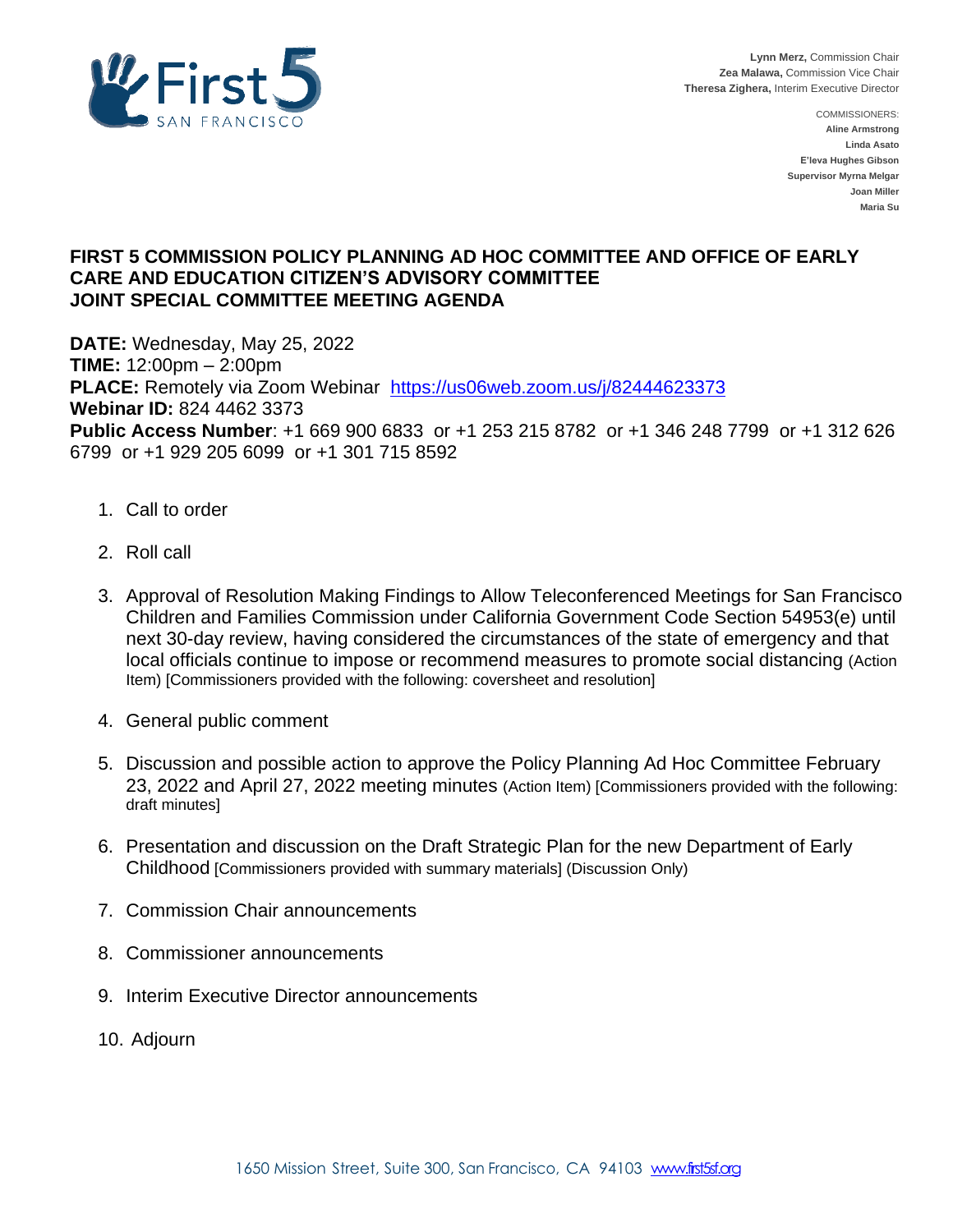For questions about the meeting please contact Kahala Drain. The ringing of and use of cell phones, pagers and similar sound-producing electronic devices are prohibited at this meeting. Please be advised that the Chair may order the removal from the meeting room of any person(s) responsible for the ringing or use of a cell phone, pager, or other similar sound-producing electronic devices.

## KNOW YOUR RIGHTS UNDER THE SUNSHINE ORDINANCE

Government's duty is to serve the public, reaching its decisions in full view of the public. Commissions, boards, councils, and other agencies of the City and County exist to conduct the people's business. This ordinance assures that deliberations are conducted before the people and that City operations are open to the people's review. For information on your rights under the Sunshine Ordinance (Chapters 67 of the San Francisco Administrative Code) or to report a violation of the ordinance, please contact: Sunshine Ordinance Task Force Administrator

City Hall – Room 244 1 Dr. Carlton B. Goodlett Place

# San Francisco, CA 94102-4683

415-554-7724 (Office); 415-554-7854 (Fax)

# E-mail: SOTF@sfgov.org

Copies of the Sunshine Ordinance can be obtained from the Clerk of the Sunshine Task Force, the San Francisco Public Library and on the City's website at www.sfgov.org. Copies of explanatory documents are available to the public online at http://www.sfbos.org/sunshine or, upon request to the Commission Secretary, at the above address or phone number.

#### LANGUAGE ACCESS

Per the Language Access Ordinance (Chapter 91 of the San Francisco Administrative Code), Chinese, Spanish and or Filipino (Tagalog) interpreters will be available upon requests. Meeting Minutes may be translated, if requested, after they have been adopted by the Commission. Assistance in additional languages may be honored whenever possible. To request assistance with these services please contact the Commission Clerk Kahala Drain at 510-934-4849, or kahala.drain@first5sf.org at least 48 hours in advance of the hearing. Late requests will be honored if possible.

# DISABILITY ACCESS

First 5 San Francisco, Children and Families Commission hearings are held in 1390 Market Street, Ste. 318, San Francisco. Fox Plaza building is accessible to persons using wheelchairs and other assistive mobility devices. Ramps are available at the Polk and Market Street entrances.

Assistive listening devices, real time captioning, American Sign Language interpreters, readers, large print agendas or other accommodations are available upon request. Please make your requests for accommodations to the Commission Secretary [Kahala Drain] (628) 652-7000, or kahala.drain@first5sf.org Requesting accommodations at least 72 hours prior to the meeting will help to ensure availability.

# LOBBYIST ORDINANCE

Individuals and entities that influence or attempt to influence local legislative or administrative action may be required by the San Francisco Lobbyist Ordinance [SF Campaign & Governmental Conduct Code 2.100] to register and report lobbying activity. For more information about the Lobbyist Ordinance, please contact the San Francisco Ethics Commission at 25 Van Ness Avenue, Suite 220, San Francisco, CA 94102, (415) 252-3100, FAX (415) 252-3112, website: sfgov.org/ethics.

如對會議有任何疑問,請致電Kahala Drain 查詢。當會議進行時,嚴禁使用手機及任何發聲電子裝置。會議主席可以命令任何使用手機或其他 發出聲音装置的人等離開會議場所。

# 了解你在陽光政策下的權益

政府的職責是為公眾服務,並在具透明度的情況下作出決策。市及縣政府的委員會,市參事會,議會和其他機構的存在是為處理民眾的事務。本 政策保證一切政務討論都在民眾面前進行,而市政府的運作也公開讓民眾審查。如果你需要知道你在陽光政策 (San Francisco Administrative Code Chapter 67) 下擁有的權利, 或是需要舉報違反本條例的情況, 請聯絡:

陽光政策 專責小組行政官

地址:City Hall – Room 244 1 Dr. Carlton B. Goodlett Place

San Francisco, CA 94102-4683

電話號碼:415-554-7724 ; 傳真號碼415- 554-5163

電子郵箱: SOTF@sfgov.org

陽光政策的文件可以通過陽光政策專責小組秘書、三藩市公共圖書館、以及市政府網頁www.sfgov.org等途徑索取。民眾也可以到網頁 http://www.sfbos.org/sunshine閱覽有關的解釋文件,或根據以上提供的地址和電話向委員會秘書索取。

語言服務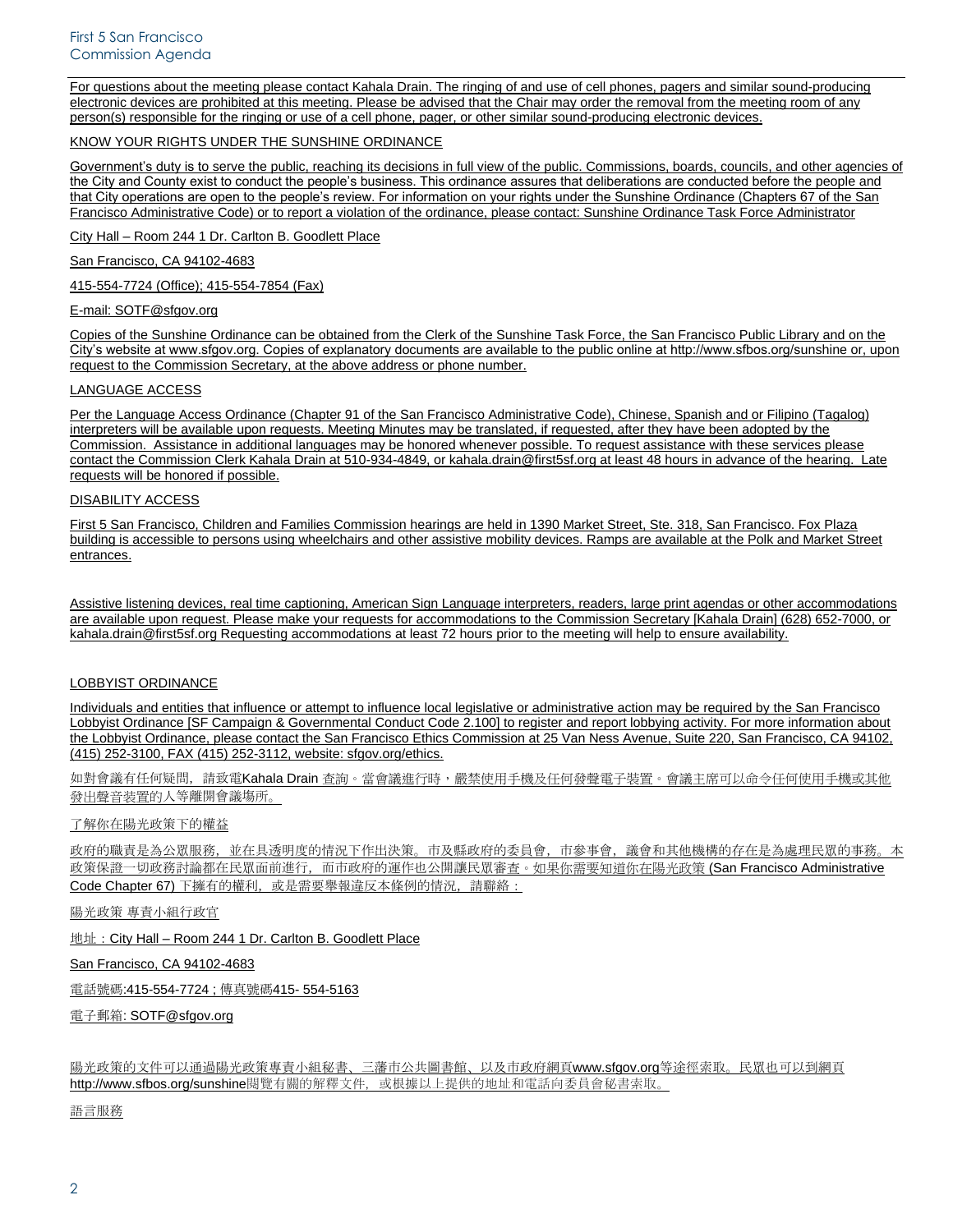根據語言服務條例(三藩市行政法典第91章),中文、西班牙語和/或菲律賓語(泰加洛語)傳譯人員在收到要求後將會提供傳譯服務。翻譯版本 的會議記錄可在委員會通過後透過要求而提供。其他語言協助在可能的情況下也將可提供。上述的要求,請於會議前最少48小時致電Kahala Drain 電郵至 Kahala Drain 向委員會秘書Kahala Drain 提出。逾期提出的請求,若可能的話,亦會被考慮接納。

#### 殘障通路

First 5 San Francisco, Children and Families Commission hearings are held in 1390 Market Street, Ste. 318, San Francisco. Fox Plaza building is accessible to persons using wheelchairs and other assistive mobility devices. Ramps are available at the Polk and Market Street entrances.

Assistive listening devices, real time captioning, American Sign Language interpreters, readers, large print agendas or other accommodations are available upon request. Please make your requests for accommodations to the Commission Secretary [Kahala Drain] (415) 934-4849, or kahala@first5sf.org Requesting accommodations at least 72 hours prior to the meeting will help to ensure availability.

# 遊說者法令

依據「三藩市遊說者法令」 (SF Campaign & Governmental Conduct Code 2.100) 能影響或欲影響本地立法或行政的人士或團體可能需要註 冊,並報告其遊說行為。如需更多有關遊說者法令的資訊,請聯絡位於 Van Ness 街25號 220室的三藩市道德委員會,電話號碼:415-252-3100 傳真號碼 415-252-3112, 網址: sfgov.org/ethics

Para preguntas acerca de la reunión, por favor contactar el Kahala Drain. El timbrado de y el uso de teléfonos celulares, localizadores de personas, y artículos electrónicos que producen sonidos similares, están prohibidos en esta reunión. Por favor tome en cuenta que el Presidente podría ordenar el retiro de la sala de la reunión a cualquier persona(s) responsable del timbrado o el uso de un teléfono celular, localizador de personas, u otros artículos electrónicos que producen sonidos similares.

#### CONOZCA SUS DERECHOS BAJO LA ORDENANZA SUNSHINE

El deber del Gobierno es servir al público, alcanzando sus decisiones a completa vista del público. Comisiones, juntas, concilios, y otras agencias de la Ciudad y Condado, existen para conducir negocios de la gente. Esta ordenanza asegura que las deliberaciones se lleven a cabo ante la gente y que las operaciones de la ciudad estén abiertas para revisión de la gente. Para obtener información sobre sus derechos bajo la Ordenanza Sunshine (capitulo 67 del Código Administrativo de San Francisco) o para reportar una violación de la ordenanza, por favor póngase en contacto con:

Administrador del Grupo de Trabajo de la Ordenanza Sunshine (Sunshine Ordinance Task Force Administrator)

City Hall – Room 244 1 Dr. Carlton B. Goodlett Place

San Francisco, CA 94102-4683

415-554-7724 (Oficina); 415-554-5163 (Fax);

Correo electrónico: SOTF@sfgov.org

Copias de la Ordenanza Sunshine pueden ser obtenidas del Secretario del grupo de Trabajo de la Ordenanza Sunshine, la Biblioteca Pública de San Francisco y en la página web del internet de la ciudad en www.sfgov.org. Copias de documentos explicativos están disponibles al público por Internet en http://www.sfbos.org/sunshine; o, pidiéndolas al Secretario de la Comisión en la dirección o número telefónico mencionados arriba.

#### ACCESO A IDIOMAS

De acuerdo con la Ordenanza de Acceso a Idiomas "Language Access Ordinance" (Capítulo 91 del Código Administrativo de San Francisco "Chapter 91 of the San Francisco Administrative Code") intérpretes de chino, español y/o filipino (tagalo) estarán disponibles de ser requeridos. Las minutas podrán ser traducidas, de ser requeridas, luego de ser aprobadas por la Comisión. La asistencia en idiomas adicionales se tomará en cuenta siempre que sea posible. Para solicitar asistencia con estos servicios favor comunicarse con el Secretario de la Comisión Kahala Drain al Kahala Drain, Kahala.drain@first5sf.org por lo menos 48 horas antes de la reunión. Las solicitudes tardías serán consideradas de ser posible.

# ACCESO DE DISCAPACITADOS

First 5 San Francisco, Children and Families Commission hearings are held in 1390 Market Street, Ste. 318, San Francisco. Fox Plaza building is accessible to persons using wheelchairs and other assistive mobility devices. Ramps are available at the Polk and Market Street entrances

Assistive listening devices, real time captioning, American Sign Language interpreters, readers, large print agendas or other accommodations are available upon request. Please make your requests for accommodations to the Commission Secretary Kahala Drain (415) 934-4849, or Kahala Drain Requesting accommodations at least 72 hours prior to the meeting will help to ensure availability.

# ORDENANZA DE CABILDEO

Individuos y entidades que influencian o intentan influenciar legislación local o acciones administrativas podrían ser requeridos por la Ordenanza de Cabildeo de San Francisco (SF Campaign & Governmental Conduct Code 2.100) a registrarse y a reportar actividades de